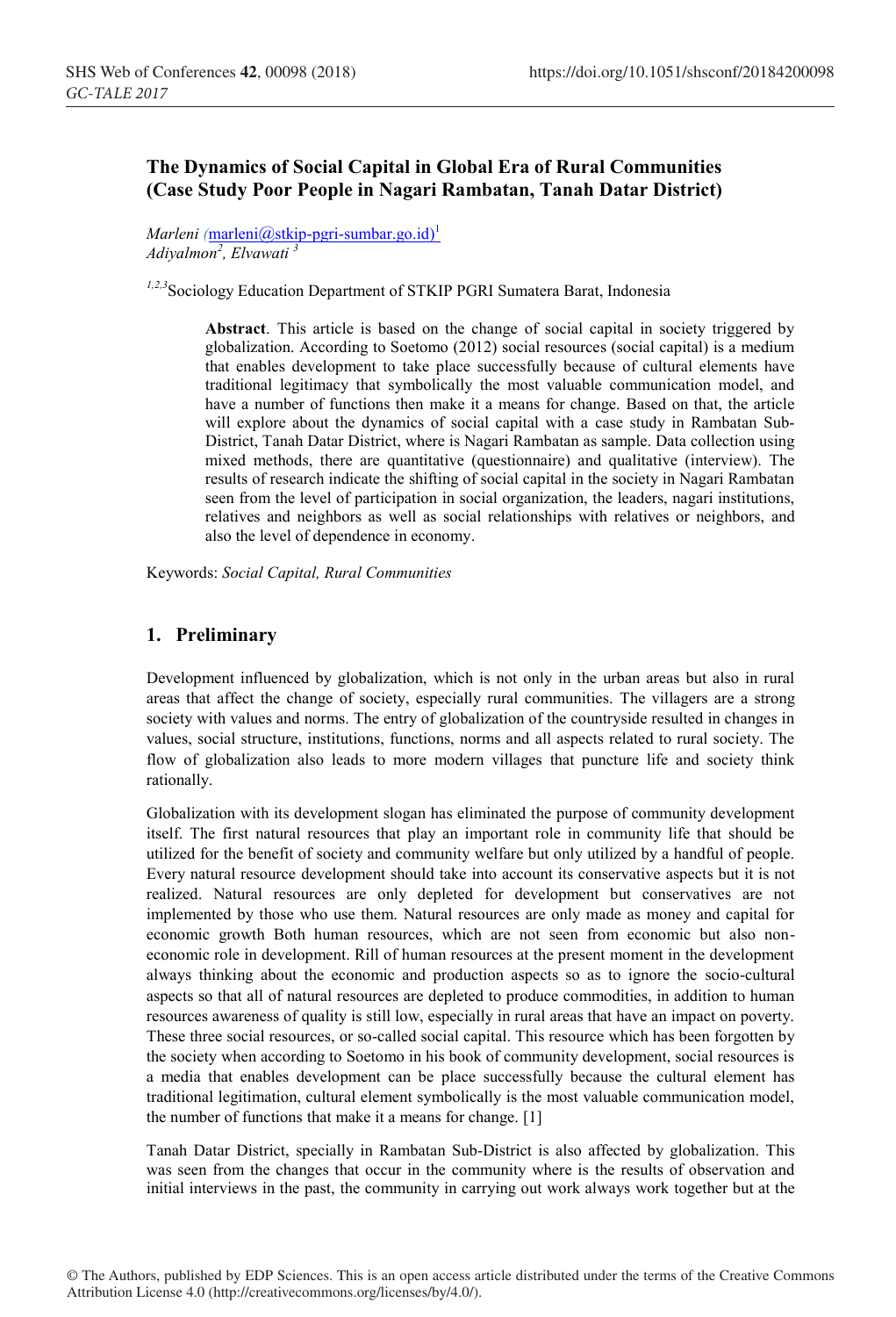present where it supported by technology as a result of modernization then rural communities began to work independently. The impact is social relations in society will be more tenuous because inter-community interaction is not intensive anymore.

In addition, the impact of modernization for the poor on the positive side , they can compete globally, but in the other side in the global era of free trade is enforced so that the poor become poorer because they are not able to compete. For example the agricultural field of cheap rice prices due to the proliferation of imported rice. Home industry will die because people prefer to import goods because of good quality with low price and followed by consumptive society. Pursuant to petmasalahn above purpose of this research is to describe dynamics of social capital of global era in rural society with case study of poor society in Kecamatan Rambatan Kabupaten Tanah Datar.

## **2. Literature review**

Social capital itself refers to the values and norms that are believed and carried out by most members of society in daily life that directly or indirectly affect the quality of life of individuals and the sustainability of community communities [2]. According to Bardhan in Putnam 1993, social capital is also understood as a series of norms, networks and organizations in which people have access to power and resources and where decision-making and policy are made [3].

The research on social capital is also done by Areekul et al, 2015 with the title of his research Development For Strengthening Capital Capital Social Capital For Being A Sustainable Lifelong Learning Society, where he sees the components of social capital comprising humans, institutions, knowledge of cultural wisdom, public funds and resources natural. The social capital strengthening component consists of five stages: credible participation in learning problems, credible participation in decision making, credible participation in implementation, credible participation in benefits, and credible participation in evaluation [4].

Social Capital also defines resources that can be cultivated as an investment to acquire new resources. Social capital places greater emphasis on the potential of groups and patterns of interpersonal relationships within a group and between groups with an attention space on social networks, norms, values and beliefs among peers born from group members and to being a group. [5] According to the World Bank (1999) defines social capital as referring to institutional dimensions, established relationships and norms that shape the quality and quantity of social relations in society. In Hasbullah (2006: 6), Cohen and Prusak (2001) provide the notion that social capital is the stock of an active relationship between communities. Each relationship pattern that occurs is bound by trust, mutual understanding, shared values that bind members of the group to make possible joint actions can be done efficiently and effectively. Social capital is also defined as a set of processes of interpersonal relationships supported by networks, norms, and social beliefs that enable efficient and effective coordination and cooperation for mutual benefit and virtue. According to Putnam social capital consists of five principal characteristics, namely:

- 1. Community Network voluntary number and density, country and private network.
- 2. Civic engagement: the participation and use of civil networks.
- 3. The identity of local citizenship: a sense of belonging, of solidarity and equality with other members of the Community.
- 4. Reciprocal and cooperative norms: a sense of duty to help others, along with confidence that the aid will be restored.
- 5. Trust in the community.

### **3. Method**

.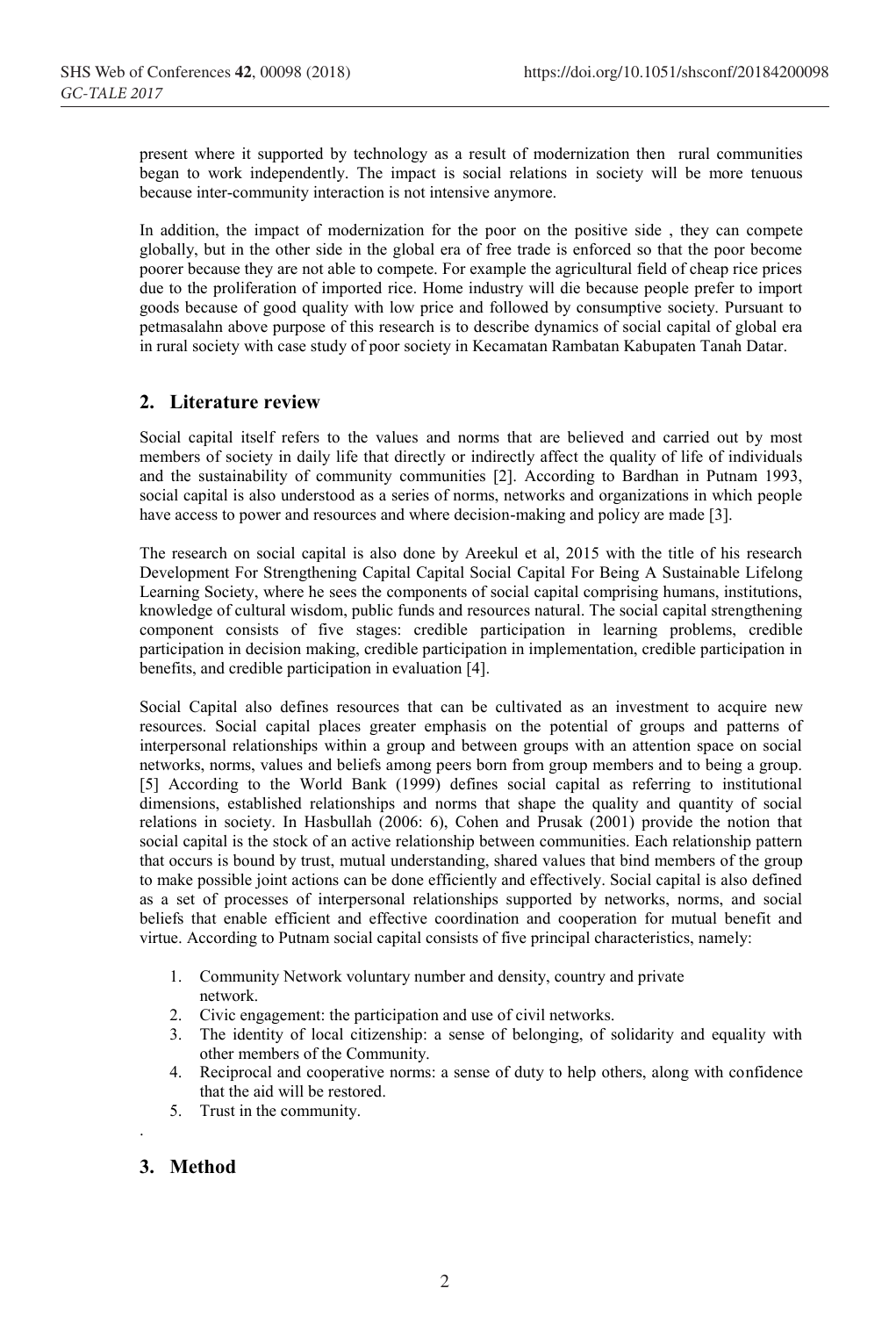This research uses qualitative and quantitative approaches, with data collection techniques (writings), observation or observation, in-depth interviews and questionnaires. Data analysis is done by quantitative approach (descriptive and inferential numerical analysis) and qualitative (descriptive and analytical texts or images systematically) or between these two approaches. The initial strategy is to collect certain stages or themes of participation (qualitative stage) and then use the stages as specific items and themes as scales to create quantitative survey instruments. In the third stage validate the instrument with a representative sample of the population.

## **4. Finding and Discussion**

#### **Social Capital Dynamics in Global Era of Rural Communities**

Development is influenced by globalization, not only in the urban areas but also in rural areas that affect the change of society, especially rural communities. The is a strong society with values and norms. The entry of globalization in the rural resulted some changes in values, social structures, institutions, functions, norms and all aspects related to rural society. The flow of globalization also leads to more modern villages that puncture life and society think rationally.

People's thinking rationally affects social capital, where there is dynamics or changes in social capital in the poor in Rambatan Sub-District. Social change is changes in the social institutions that affect their social systems, including social values systems, attitudes and patterns of behaviour between groups of people [6]. Non-social determinants of social change such as climate, availability of resources and biological forces. While external factors refer to the influence that comes from the presence of other communities in intercultural environment. Internal factors refer to the linkage of values, social structures and classes as instituted in a given society [7]. The change of social capital is seen from the level of participation in social organization, and also to leaders, nagari institutions, families and neighbours and social relationships with family, neighbours, and economic dependency.

#### **4.1. Change of Participation in Organization**

Participation is the participation of the community in various activities that aim to overcome problems and produce something useful. While the organization is a container used by the community to achieve these goals. The globalization affecting the village community, especially Rambatan's nagging also affects the involvement and participation of the community within the organization. This can be seen from the low level of participation of the poor compared to five years ago in social organizations such as farmer groups, religious and cooperative.

On the other hand this is triggered by the development of nagari and the level of community needs is increasing, so the poor focus more on the job and the fulfillment of daily needs. Shifting values and norms due to modernization and globalization also make people more focused on personal affairs than the organization. So far, the organization used as a place of friendship by the community, but now the organization used as a place to gain profit so that people always think about profit or loss when following it. This factor makes the participation of the poor increasingly decreasing in following the organization's activities in this warehouse.

It is also disclosed by RM, the cause of the participation or inactivity of the poor in social organizations that exist in this kenagarian caused by the way of thinking society has advanced, where they think rationally and take profit or loss. The advantages they think are more to material gain, this is because to meet the needs of their lives are increasingly increasing while the conditions of land and their income is not fixed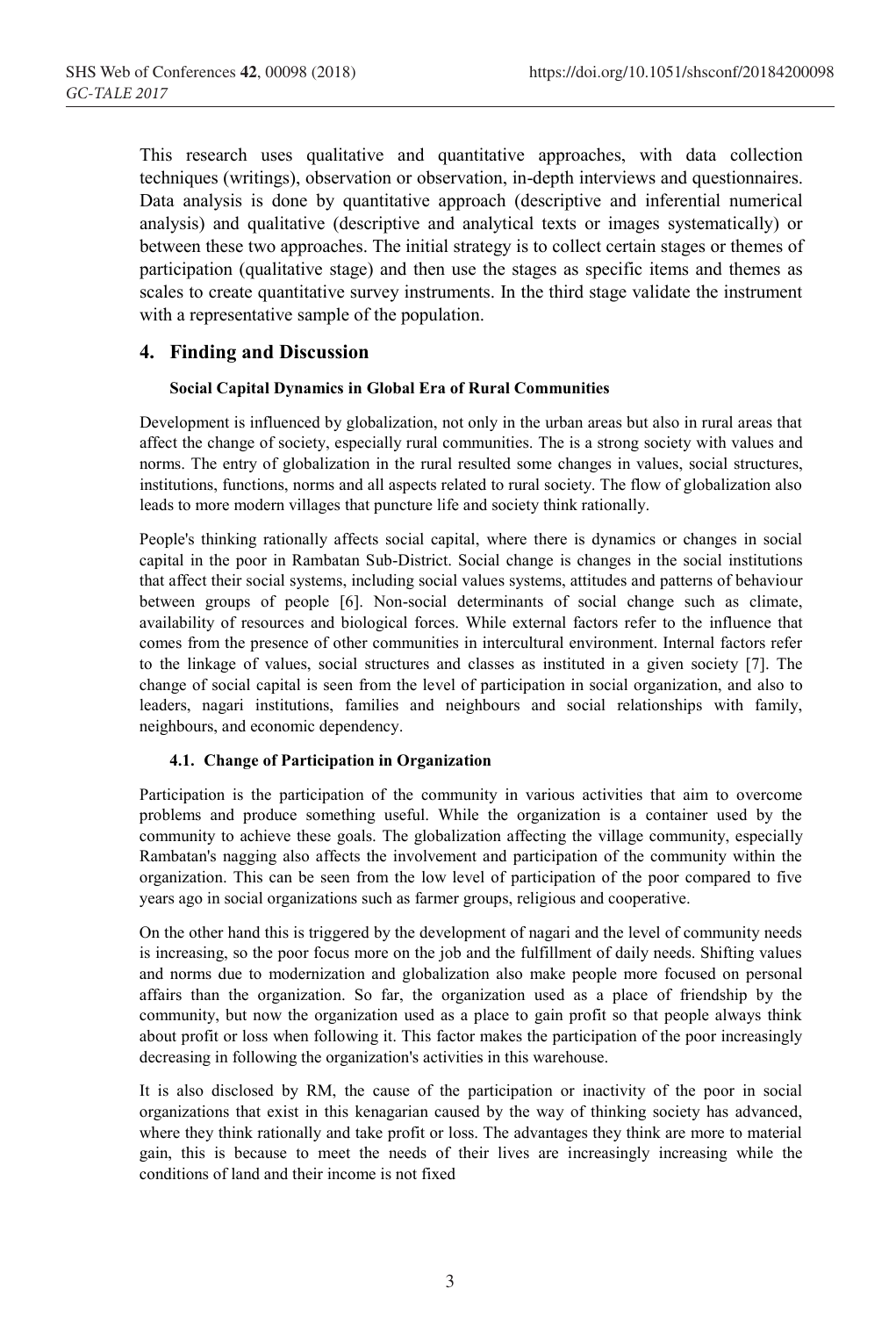

## **4.2. Trust Against Leaders, Nagari Institutions, Family and Neighbours/Friends**

Graph 1. The Level of Trust for the Poor Country of the Year 2017

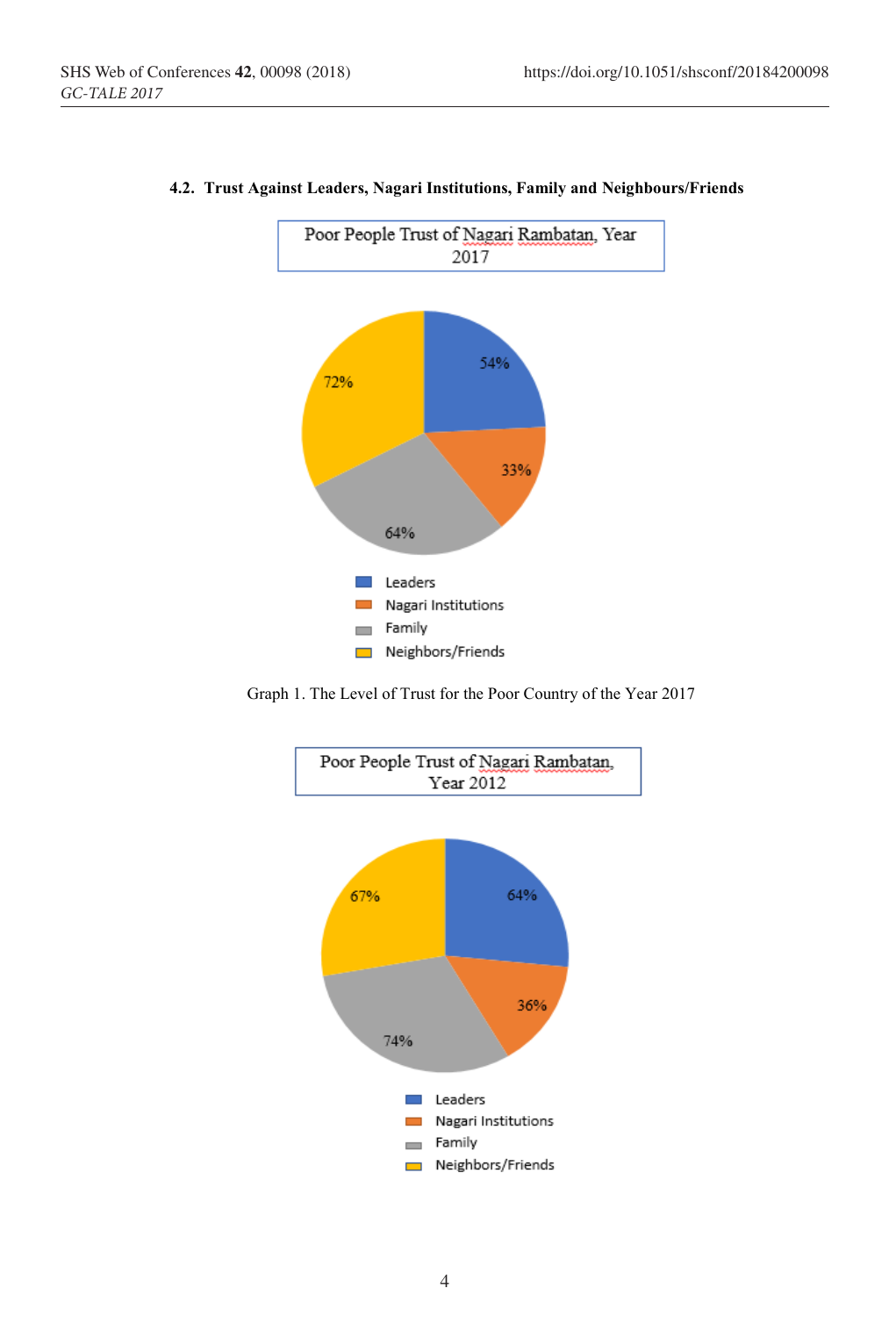#### Graph 2. Level of Trust of the Poor People of the Year 2012

Based on the data above, it can be compared to changes or shifts in the level of trust of the poor to the leaders, nagari institutions, relatives or friends or neighbors. The level of confidence in the leadership experienced a 10% shift. This is caused by the meaning of the poor community leaders who only think about their own interests such as corruption without thinking about the lives of their people. Thought arises from the many corruption cases that occurred in Indonesia which involves various elements either exposed region or center. The same thing is expressed by JH, that his level of trust in the leadership is little or can be said no, because many current leaders are dishonest and understand the nature and needs of society. The position given by the community is only used as a place to find his own wealth, while the people are still many who live in poverty.

This means that ignorance of the leadership of the poor makes the level of public confidence to be reduced, the increased information and knowledge of the public will be more rational corruption cases of public thinking that affect the level of confidence in the leadership. On the other hand, globalization strengthens the level of trust of the poor towards relatives or friends / neighbors. Increased level of community trust in *nagari* Rambatan to friends or neighbors by 5%, this is because the neighbors always provide assistance and help in economic and non economic.

In addition to the economic side, the great confidence given by the poor to friends and neighbors is the help of morale given in the form of assistance when there is a thanks giving activity or when death. For example neighbors or friends come to help in taking care of all the needs voluntarily without expecting any rewards. Therefore relationships with friends and neighbors are getting stronger even though modernization and globalization enter the lives of rural communities.

#### **4.3. Social Relations**

According to Durkheim, social change occurs as a result of ecological and demographic factors, which change people's lives from the traditional conditions that mechanistic solidarity binds, to the conditions of modern society bound by organizational solidarity. Increased population and increased education and community knowledge result in changes in society, especially in social relations. Based on the results of research changes in social relationships that occur in *Nagari* Rambatan experienced a very significant shift due to the entry of globalization that has an impact on the decline of cooperation that has formed the network within the community. This can be seen in figure 3 below.

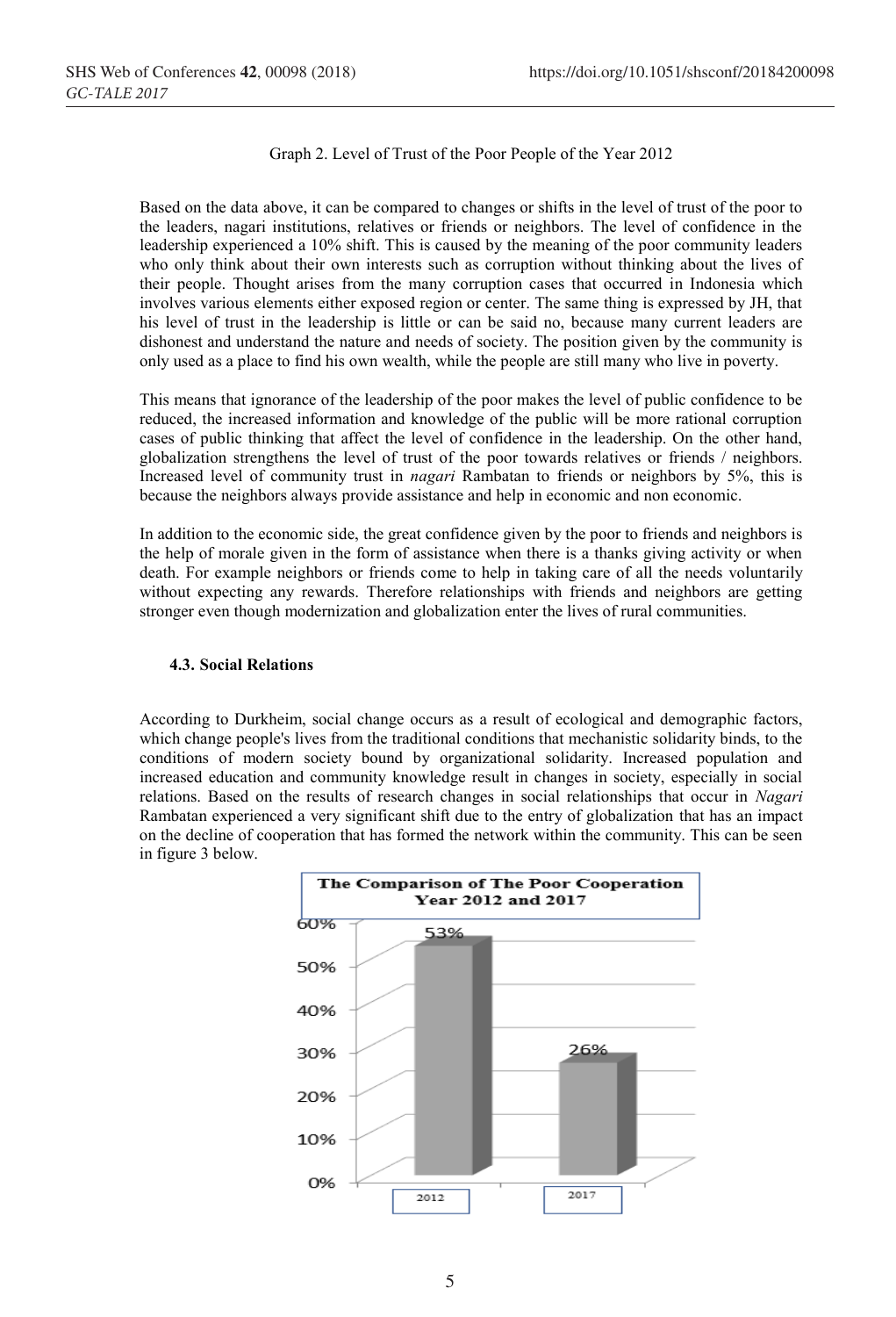#### Graph 3. Comparison of Poor Cooperation in 2012 with 2017

Based on graph 3, it can be seen decreased cooperation of the poor by 27% for 5 years. This cooperation could be collective land management and other social activities. As for their reasons because the level of economic needs is increasing so that they put personal interests ahead of the public interest. In other cases, the rational mindset of society also affects the decline of cooperation among these communities. As expressed by AW; His absence in social activities such as street clean-up will not entail the performance and the completion of the road, the urgent economic interest leaves him with such activities. This means that rational thinking makes a decision more preceding economic interests because it involves family life.

Relationships with relatives also decreased by using aid and loan indicators from siblings, where the grants and liabilities imposed by respondents on relatives for 5 years decreased by 18% (see figure 4). As for their reasons that you already have their own responsibilities and are busy with activities to meet the needs of their core family. Supported also by life at the present time everything needs money so time is precious and hard to share with others. On the other hand, in terms of material economic life is almost the same while the level of demand is higher and the price purchased is also more expensive.



Graph 4. Comparison of Respondent's Social Relations with family of 2012 & 2017

Viewed from the relationships with neighbors especially in asking for help and the loans also decreased about 15% from 2012 to 2017. In picture 5 below;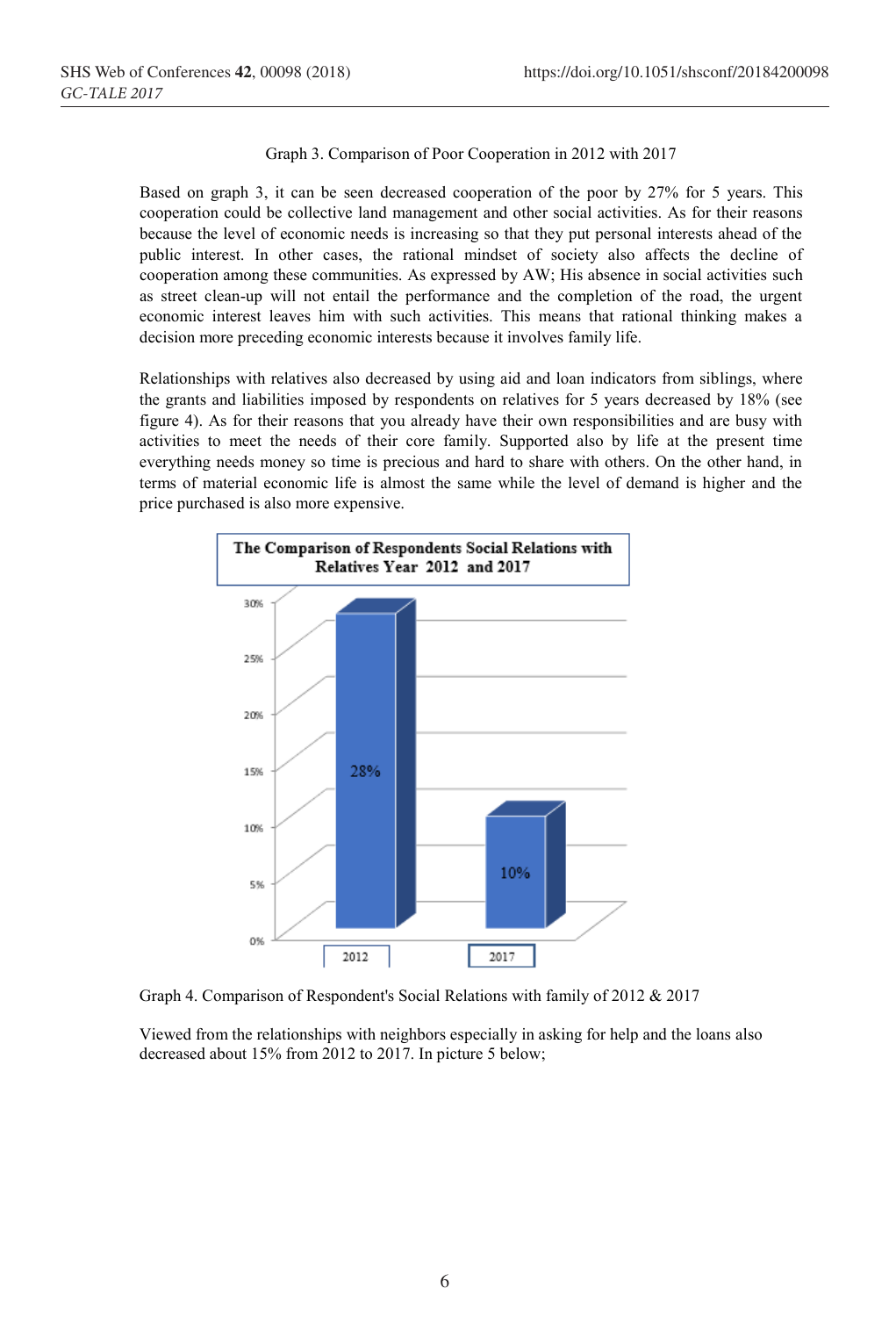

Graph 5. Comparison of Respondent's Social Relations With Friends or Neighbor Year 2012 & 2017

#### **4.4. Economic Dependency**

The fourth form of social capital dynamics is the dependency between individuals or groups, especially in the economic field. Dependence is the life condition of a person depends on others. Based on field data of globalization and modernization that enter the countryside under the positive impact where the dependence of society on the economic side has decreased in the last 5 years that is 11%. In Figure 6 below can be seen,



# The Change Of Economic Dependency Rate Year 2012 &2017

The decline in the economic dependence of the poor towards neighbours or neighbours, is a positive outcome of modernization and globalization. This position makes the